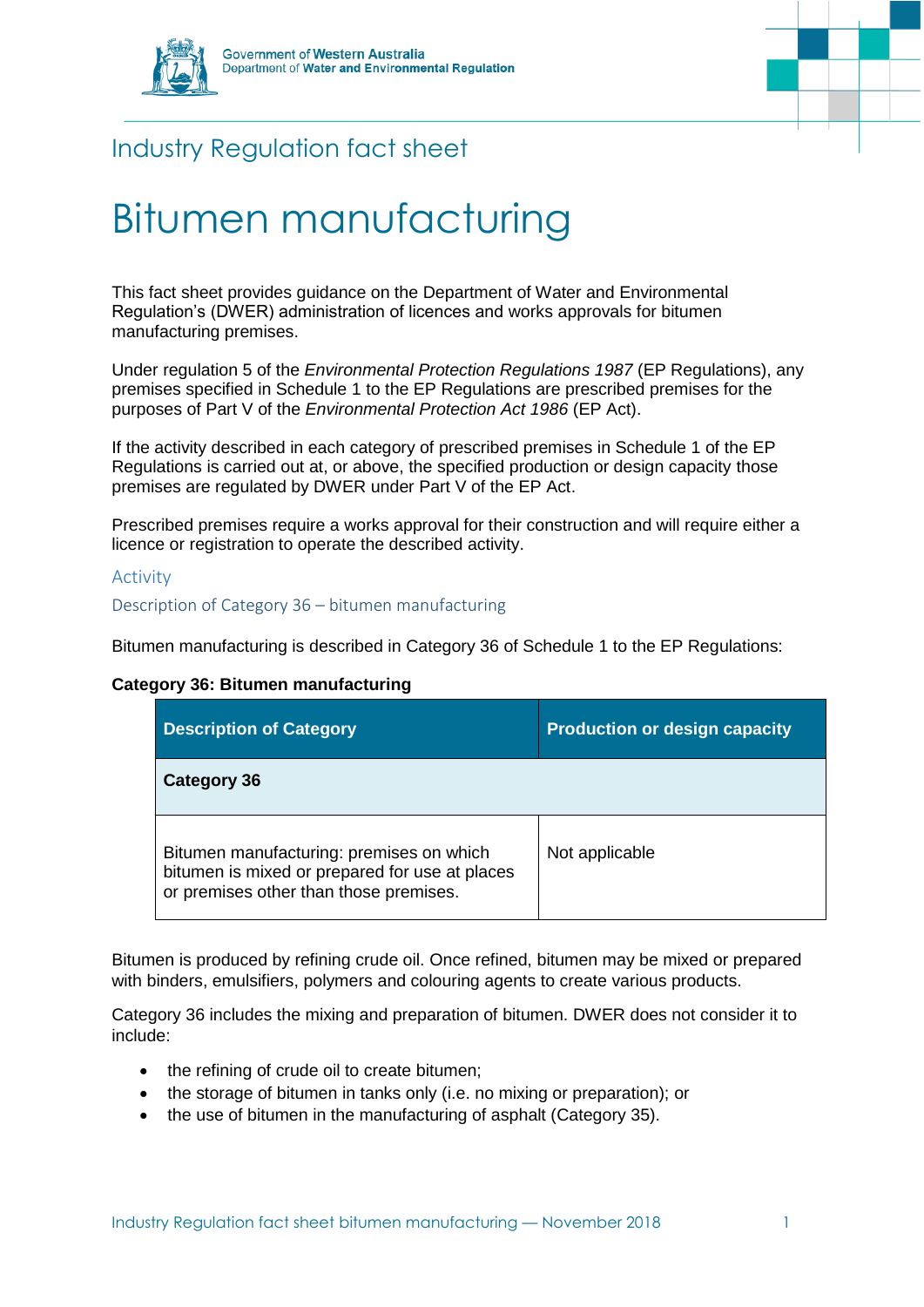Category 36 relates to the mixing or preparation of bitumen for use at places or premises other than the premises where it is mixed or prepared. As a guide, DWER considers that bitumen manufacturing under Category 36 may not apply if:

- the bitumen plant is located on, adjacent to, or directly connected to the place, premises, or project area where the bitumen will be used; and
- the bitumen plant will only supply bitumen to that place, premises, or project area.

## Production/design capacity

There is no specified production or design capacity for this category. All bitumen manufacturing premises defined by Category 36 require a works approval and a licence.

### Environmental risk

Bitumen manufacturing involves a risk of causing pollution or environmental harm, unless prescribed premises are appropriately regulated and managed. The EP Act sets out a range of offences that specifically relate to occupiers of prescribed premises, in addition to general offences relating to pollution and environmental harm. For further information on these offences, refer to DWER's *Industry Regulation Guide to Licensing* and the EP Act.

Emissions and discharges from bitumen manufacturing may include:

- noise from operations and vehicles;
- odour emissions from volatile organic compounds; and
- contaminated stormwater.

Contemporary plant design and careful consideration with respect to siting (e.g. proximity to sensitive receptors such as residential housing) can help mitigate the potential impacts of emissions and discharges.

# Monitoring

Monitoring of ambient noise or odour may be required where there is a risk of impacts from bitumen manufacturing on sensitive receptors, and in order to demonstrate compliance with prescribed standards and provide assurance of the effectiveness of emission controls and management at the premises.

Monitoring of groundwater levels and quality may also be required where there is a risk of groundwater contamination from seepage of residues from raw material storage or waste materials.

### Assessment

DWER applies a risk-based approach to its regulatory functions under the EP Act. DWER's publications *[Guidance statement: Decision-making](https://www.der.wa.gov.au/images/documents/our-work/licences-and-works-approvals/GS_Decision_Making.pdf)* and *[Guidance statement: Risk](https://www.der.wa.gov.au/images/documents/our-work/licences-and-works-approvals/GS_Risk_Assessments.pdf)  [assessments,](https://www.der.wa.gov.au/images/documents/our-work/licences-and-works-approvals/GS_Risk_Assessments.pdf)* detail the approach taken by DWER in assessing applications for works approvals and licences under Part V of the EP Act*.*

Where a prescribed premises has been assessed by the Environmental Protection Authority as a 'significant proposal' and is subject to a Ministerial Statement granted under Part IV of the EP Act, the conditions of a works approval or licence granted under Part V must not be contrary to the conditions of the Ministerial Statement.